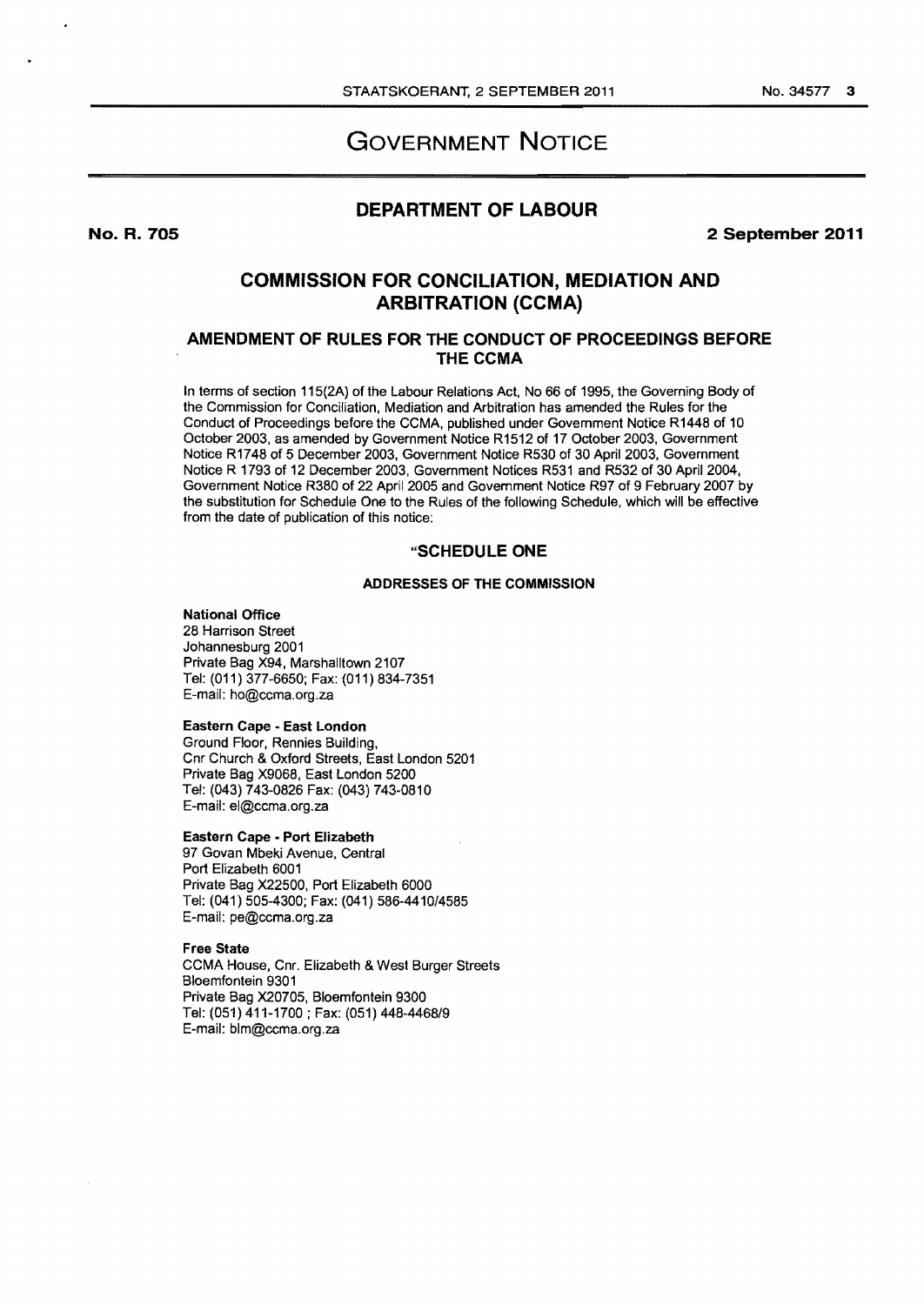## Gauteng - Ekurhuleni

CCMA Place, Cnr. Woburn & Rothsay Streets Benoni 1501 Private Bag X23, Benoni 1500 Tel: (011) 845-9000; Fax: (011) 421-4723/48 E-mail: ekurhuleni@ccma.org.za

#### Gauteng • Johannesburg

CCMA House, 127 Fox Street Johannesburg 2001 Private Bag X96, Marshalltown 2107 Tel: (011) 220-5000; Fax: (011) 220-5101/02/03/04/5 0861 392 262 E-mail: johannesburg@ccma.org.za

Gauteng - Tshwane

2<sup>nd</sup> Floor Metro Park Building, 351 Schoeman Street Pretoria 0001 Private Bag X176, Pretoria 0001 Fax: (012) 392-9702 / (012) 320-4633 / (012) 320-4604 E-mail: pta@ccma.org.za

#### KwaZulu Natal - Durban

Ground floor, 6th & 7th Floor, Embassy House, 199 Anton Lembede (Smith Street) Durban 4001 Private Bag X54363, Durban 4000 Tel: (031) 362-2300; Fax: (031) 368-7387/7407 E-mail: kzn@ccma.org.za

#### KwaZulu Natal • Newcastle

71 Scott Street, Newcastle 2940 Private Bag X6622, Newcastle 2940 Tel: (034) 312-6712/6673; Fax: (034) 312-5964 E-mail: kzn@ccma.org.za

## KwaZulu Natal • Pietermaritzburg

3rd Floor, Gallwey House. Gallwey Lane Pietermaritzburg 3201 PO Box 72, Pietermaritzburg 3200 Tel: (033) 328-5000; Fax: (033) 345-9790; E-mail: kzn@ccma.org.za

#### KwaZulu Natal • Port Shepstone

The Chambers, 68 Nelson Mandela Drive Port Shepstone 4240 Private Bag X849, Port Shepstone 4240 Tel: (039) 684-1773; Fax: (039) 684-1771 E-mail: kzn@ccma.org.za